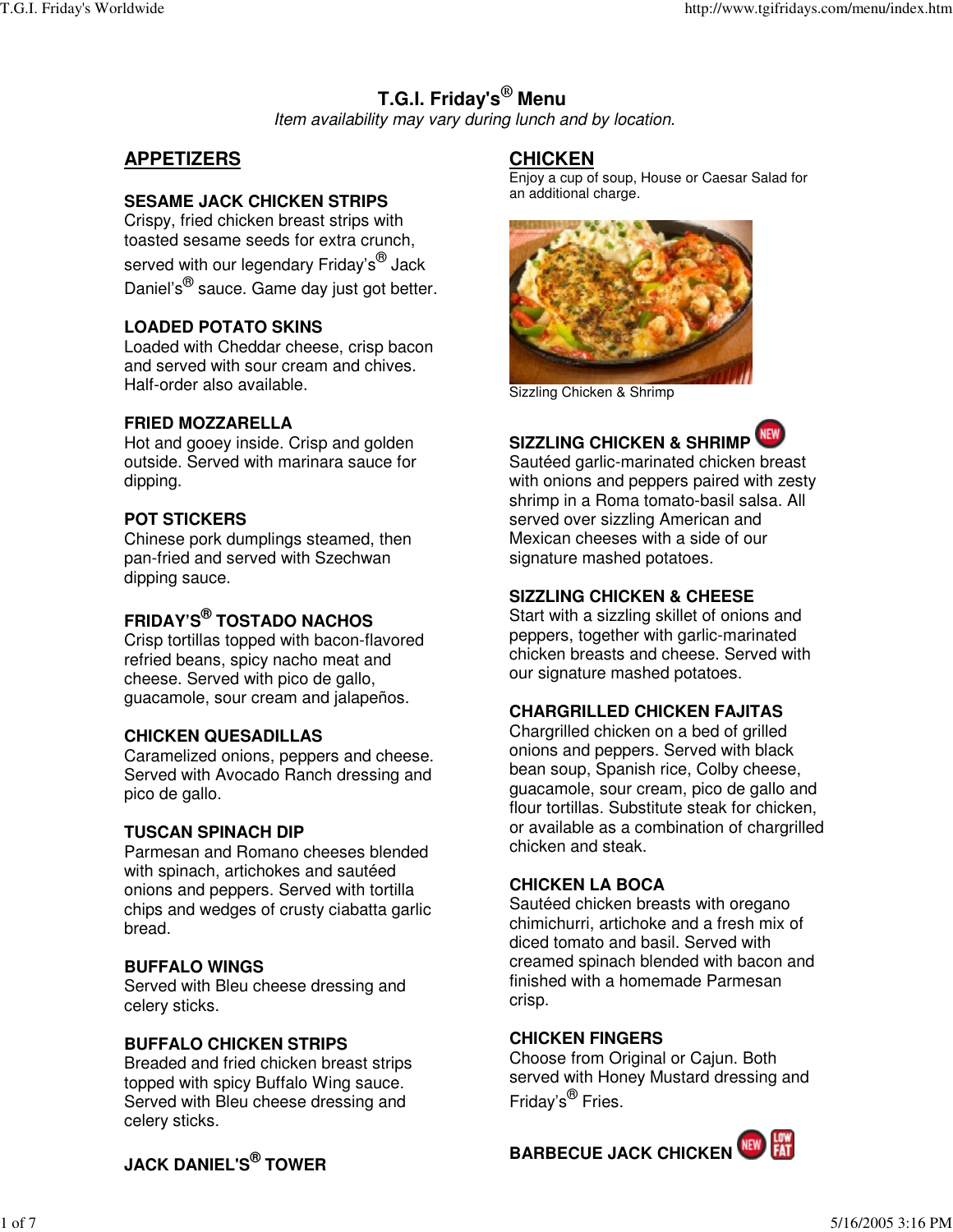Jack Ribs, Shrimp and Sesame Jack Chicken Strips. Served with our original Friday's® Jack Daniel's<sup>®</sup> sauce.

# **FRIDAY'S ® THREE-FOR-ALL**

Looking for an appetizer that your entire table can agree on? Try our Friday's $^\circledR$ Three-for-All. Packed with Potato Skins, Fried Mozzarella and Buffalo Wings, it offers a little something for everyone. Served with sour cream and chives, marinara sauce and Bleu cheese dressing.

# **JACK DANIEL'S ® GRILL**

All Jack Daniel's® Grill entrées are served with our original Friday's® Jack Daniel's® sauce for dipping. Enjoy a cup of soup, House Salad or Caesar salad for an additional charge.



The juiciest steak of all! A 14-oz. aged boneless steak, served with our signature mashed potatoes.



Jack Daniel's ® Flat Iron Steak

### **JACK DANIEL'S ® FLAT IRON STEAK NEW**

A tender and juicy 8-oz. flat iron steak, grilled to perfection and served with our signature mashed potatoes. Aged and hand-cut especially for Friday's<sup>®</sup>.

# **JACK DANIEL'S ® RIBS & SHRIMP**



A full rack of our mouthwatering Jack Daniel's<sup>®</sup> Glazed Ribs and lightly battered shrimp served with Friday's<sup>®</sup> Fries.

### **JACK DANIEL'S ® NEW YORK STRIP & SHRIMP**

A generous 12-oz. strip steak and lightly battered shrimp served with vegetables and our signature mashed potatoes.

Juicy chargrilled barbecue-glazed chicken breast with a side of our signature

sweet-smoky Jack Daniel's<sup>®</sup> sauce. Served with black beans and corn salsa, herbed rice, grilled vegetables and steamed broccoli. *APPROX. 10g OF FAT AND 500 CALORIES.*

# **PASTA**

Italians have a word to describe our pasta. The word we're thinking of is "bravo". Enjoy a cup of soup, House or Caesar Salad for an additional charge.



Bruschetta Chicken Pasta

#### **BRUSCHETTA CHICKEN**

Fresh Roma tomato-basil salsa tossed with angel hair pasta, then topped with sliced chicken breast and drizzled with a balsamic glaze. Served with ciabatta garlic bread.

### **BLACKENED CHICKEN ALFREDO**

Friday's<sup>®</sup> Fettuccine Alfredo, with blackened chicken breast and topped with tomatoes and green onions. Served with ciabatta garlic bread.

### **VEGETABLE GRILL** A portabella

mushroom marinated and grilled with artichokes, asparagus, Roma tomatoes, red pepper, zucchini and squash. Served with angel hair pasta, tomato-basil salsa and Balsamic Vinaigrette.



Cajun Shrimp & Chicken Pasta

### **CAJUN SHRIMP & CHICKEN PASTA**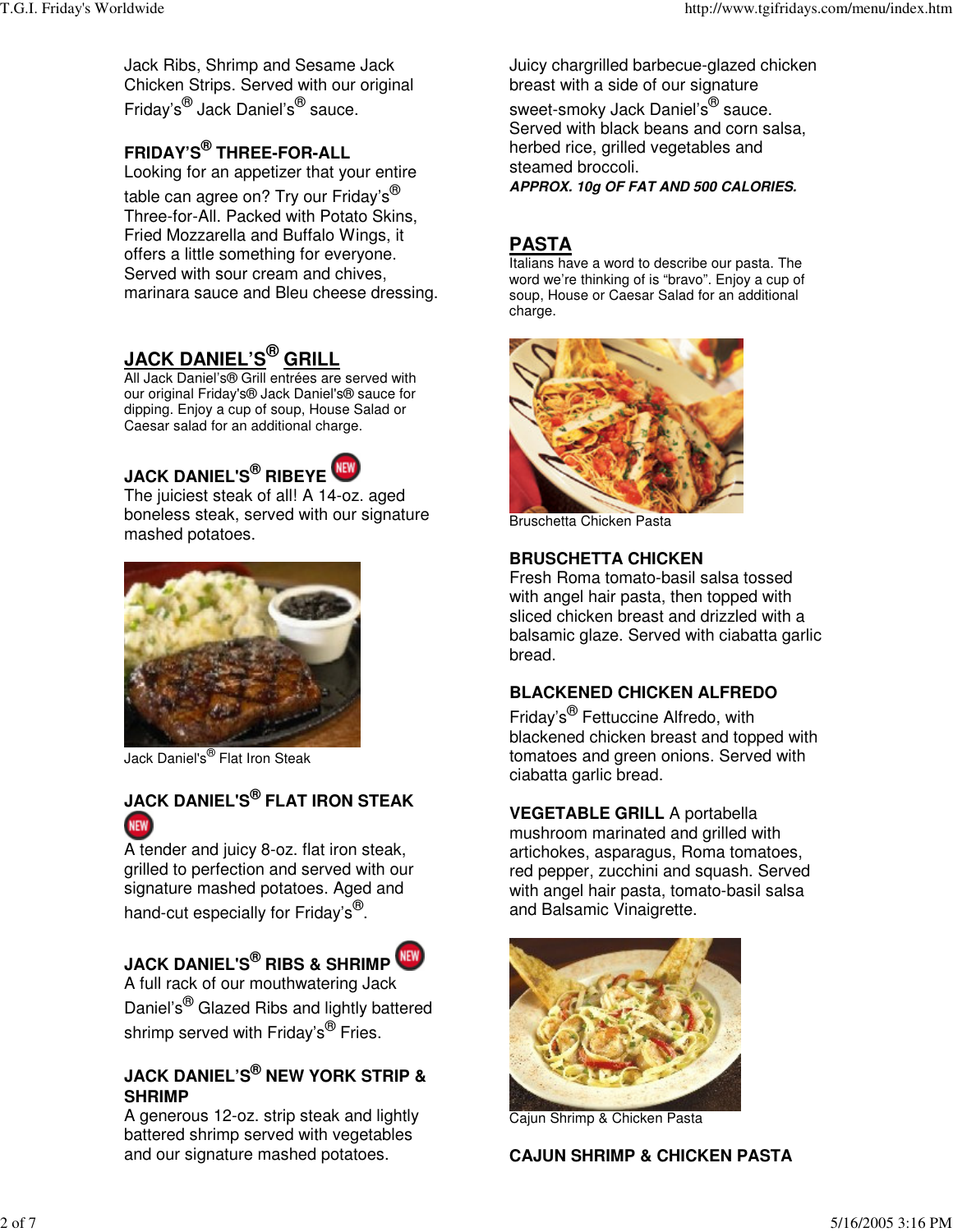### **JACK DANIEL'S ® NEW YORK STRIP**

A generous 12-oz. strip steak served with vegetables and our signature mashed potatoes.

### **TRIPLE JACK COMBO**

Jack Daniel's<sup>®</sup> Shrimp, Chicken and Ribs served with our signature mashed potatoes.

### **JACK DANIEL'S ® GLAZED RIBS**

Mouthwatering baby back pork ribs served with Friday's<sup>®</sup> Fries.

### **JACK DANIEL'S ® SALMON**

Chargrilled salmon fillet served with vegetables and our signature mashed potatoes.

### **JACK DANIEL'S ® SHRIMP**

Lightly battered shrimp fried crisp. Served with vegetables and Friday's<sup>®</sup> Fries.

### **JACK DANIEL'S ® CHICKEN & SHRIMP**

A juicy chicken breast and lightly battered shrimp served with vegetables and our signature mashed potatoes.

### **JACK DANIEL'S ® CHICKEN**

Two juicy chicken breasts served with vegetables and our signature mashed potatoes.

### **\*NEW\* Steakhouse Selects**



**Ribeve** 

#### **RIBEYE**

A 14-oz. steak generously marbled for full-bodied flavor only a ribeye can deliver.

#### **NEW YORK STRIP**

This 12-oz. classic cut steak is flame-grilled to seal in juices for maximum flavor and tenderness.

Sautéed shrimp, chicken and red bell peppers tossed in a Cajun Alfredo sauce. Served over fettuccine pasta with ciabatta garlic bread.

### **SALADS**



Santa Fe Chicken Salad



**SANTA FE CHICKEN SALAD** Mixed greens tossed in a spicy Chipotle Ranch dressing and topped with grilled chicken, tomatoes, black bean and corn salsa and grilled onions.

*APPROX. 10g OF FAT AND 500 CALORIES.*

#### **BARBECUE CHICKEN SALAD**

Chopped romaine lettuce tossed with roasted corn, black beans, Monterey Jack cheese, green onions, avocado and sliced cucumbers, tossed with our Barbecue Ranch dressing topped with barbecue-glazed chicken, tomatoes and cilantro.

#### **COBB SALAD**

Chilled chargrilled chicken, crisp bacon, avocado, Colby cheese, egg, black olives, tomatoes and Bleu cheese on salad greens. Served with your choice of dressing.

#### **GRILLED CHICKEN CAESAR SALAD**

Crisp romaine lettuce tossed with our Caesar dressing and topped with slices of chargrilled chicken, Parmesan cheese and croutons.

#### **CRISPY ASIAN CHICKEN SALAD**

Grilled chicken, served sliced and chilled with almonds, mandarin oranges, diced bell peppers and crunchy noodles on a bed of crisp, shredded greens, tossed with Ginger Vinaigrette dressing.

#### **CAJUN-FRIED CHICKEN SALAD**

A Friday's classic! Crispy Cajun-battered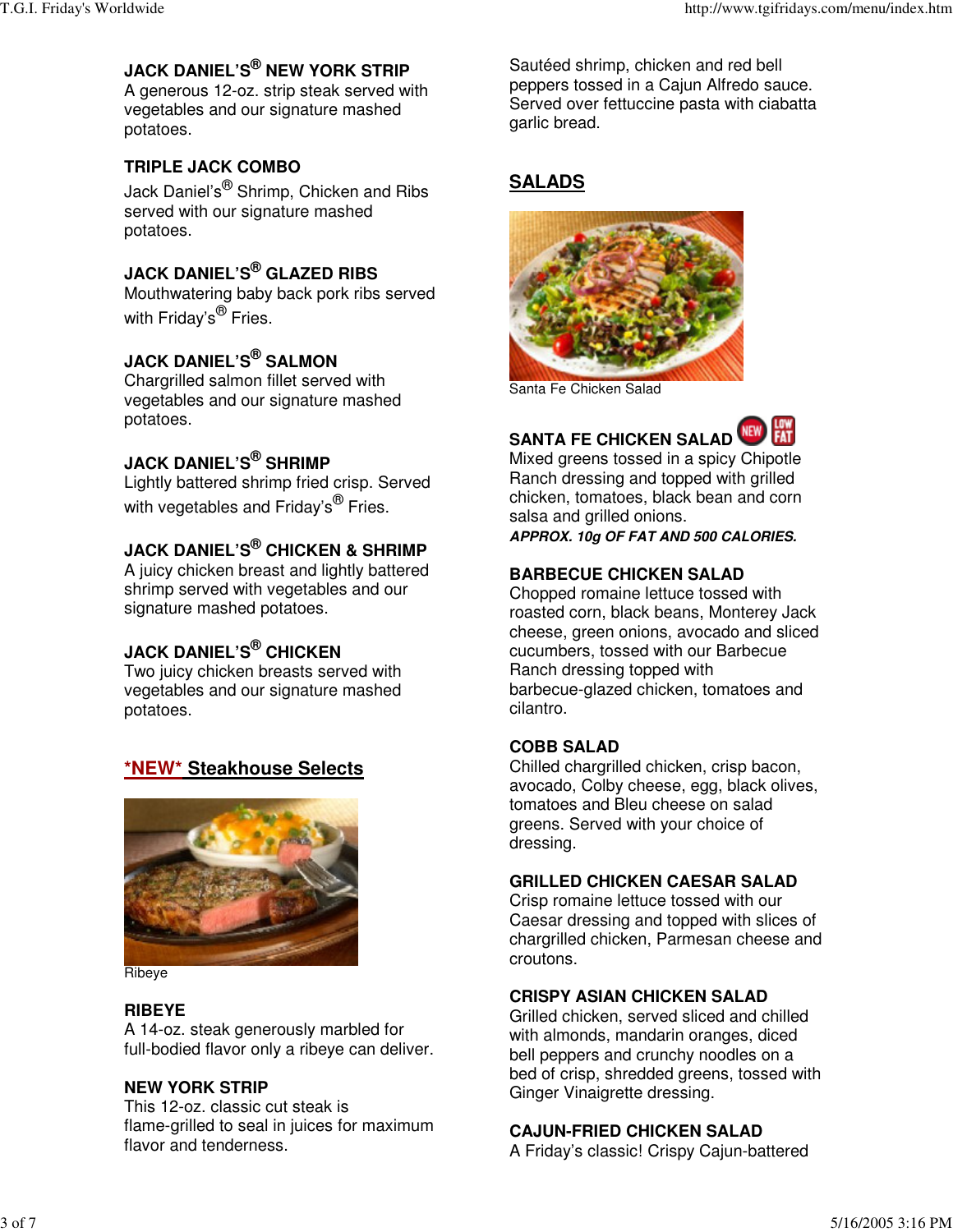

Flat Iron

#### **FLAT IRON**

An unbelieveably tender flavorful 8-oz. steak, hand-cut especially for Friday's $^\circledR$ .

#### **CLASSIC SIRLOIN**

America's favorite cut! A 10-oz. aged chargrilled top sirloin.

### **RIBS & MORE**

Use caution while eating our ribs. Fingers look mighty tasty when covered in sauce. Enjoy a cup of soup, House Salad or Caesar salad for an additional charge.



Double-Glazed Ribs

#### **DOUBLE-GLAZED RIBS**

A rack of tender, marinated baby back pork ribs, first basted with our signature Jack Daniel's<sup>®</sup> glaze, then chargrilled and finished with Friday's<sup>®</sup> barbecue sauce. Served with Friday's<sup>®</sup> Fries.

### **JACK DANIEL'S ® GLAZED RIBS**

Mouthwatering baby back pork ribs served with Friday's<sup>®</sup> Fries.

### **BABY BACK RIBS**

A full rack of pork ribs, chargrilled and glazed with our tangy barbecue sauce. Served with Friday's<sup>®</sup> Fries.

#### **CHARGRILLED BEEF FAJITAS**

Chargrilled steak on a bed of grilled onions

strips of chicken on fresh mixed greens with tomatoes, egg and Monterey Jack Cheese. Served with hot Bacon Mustard dressing.

#### **PECAN-CRUSTED CHICKEN SALAD**

Pecan-crusted chicken, served sliced and chilled on salad greens tossed with Balsamic Vinaigrette dressing, topped with mandarin oranges, sweet-glazed pecans, celery, dried cranberries and Bleu cheese.

#### **STRAWBERRY FIELDS SALAD**

Mixed greens, Parmesan cheese and glazed pecans tossed in Balsamic Vinaigrette dressing. Topped with fresh balsamic-marinated strawberries, shaved Parmesan cheese and cracked black pepper. Add a 6-oz. grilled chicken breast for an additional charge.

### **SOUPS**

**BROCCOLI CHEESE SOUP** Cup / Bowl

**FRENCH ONION SOUP** Cup / Bowl

**SOUP OF THE DAY** Cup / Bowl

### **BURGERS**

All burgers, except Southwest Jalapeño Burger and Friday's® Gardenburger® are served with shredded lettuce, tomato, pickle, onion and Friday's® Fries.



Jack Daniel's ® Burger

### **JACK DANIEL'S ® BURGER**

Crispy bacon, smoked Provolone, grilled onions and our signature Jack Daniel's $^\circledR$ sauce. It's the biggest step in burger evolution.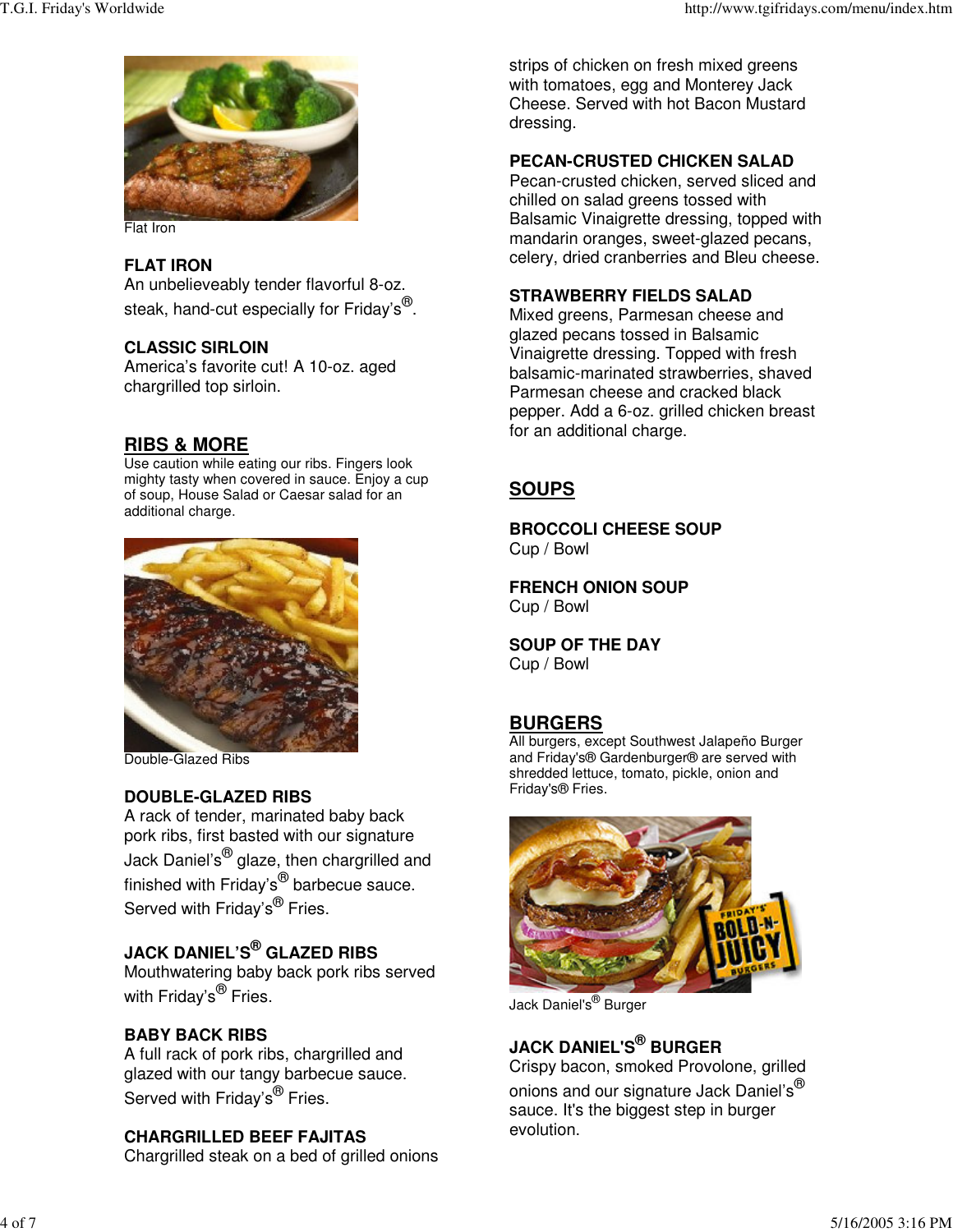and peppers. Served with black bean soup, Spanish rice, Colby cheese, guacamole, sour cream, pico de gallo and flour tortillas. Substitute chicken for steak, or available as a combination of chargrilled steak and chicken.



Sizzling Sirloin & Shrimp

### **SIZZLING SIRLOIN & SHRIMP**

A USDA Choice 10-oz. 28 day aged top sirloin, flame grilled and served with garlic-marinated sautéed shrimp in a Roma tomato-basil salsa, melted Mexican cheese and our signature mashed potatoes.

#### **SHRIMP & FISH**

Enjoy a cup of soup, House Salad or Caesar Salad for an additional charge.



Sizzling Shrimp

# **SIZZLING BRUSCHETTA SHRIMP**



A sizzling skillet of marinated shrimp simmered in a Roma tomato-basil salsa with Parmesan potato wedges and Mexican cheese.

#### **KEY WEST GROUPER**

A seasoned, mild white fish fillet pan-roasted and served with a sparkling citrus splash and fresh roasted vegetables.

#### **FISH & CHIPS**

Served with Friday's® Fries and tartar

#### **BACON CHEESEBURGER**

Our mouthwatering all-beef patty covered with melted American cheese and crispy bacon

#### **MUSHROOM, ONION & SWISS BURGER**

Sautéed mushrooms, caramelized onions, melted Swiss cheese and mayonnaise.

#### **SOUTHWEST JALAPEÑO BURGER**

Melted Jack cheese topped with crispy fried jalapeños, fresh pico de gallo and Friday's<sup>®</sup> spicy southwestern mayonnaise.

### **FRIDAY'S ® GARDENBURGER ®**

Made from whole grains, cheeses and mushrooms. Served with Light Peppercorn Ranch dressing and a small mixed greens salad.

#### **CHEESEBURGER**

Chargrilled with two slices of melted American cheese. (Also available without cheese)

#### **SANDWICHES**

Sandwich Extras: All sandwiches come with Friday's® Fries. Enjoy a cup of soup, House Salad or Caesar Salad for an additional charge.

### **FRIDAY'S ® CHICKEN**

Chargrilled breast of chicken with melted Jack cheese, crispy bacon and our signature sweet-smoky mayonnaise on a toasted bun.

#### **CHICKEN FINGER BLT**

Crispy Cajun chicken tenderloins on toasted ciabatta bread with Jack cheese, bacon, lettuce, tomato and mayonnaise.

#### **PHILLY CHEESESTEAK**

Shaved steak, sautéed peppers, mushrooms, onions and American cheese.

#### **BLACKENED-CAJUN CHICKEN**

Served on toasted ciabatta bread with melted Cheddar cheese, lettuce, tomato and mayonnaise.

### **FRIDAY'S ® CLUB**

Ham, mesquite-smoked turkey, American cheese, bacon, lettuce, tomato and mayonnaise on wheatnut bread.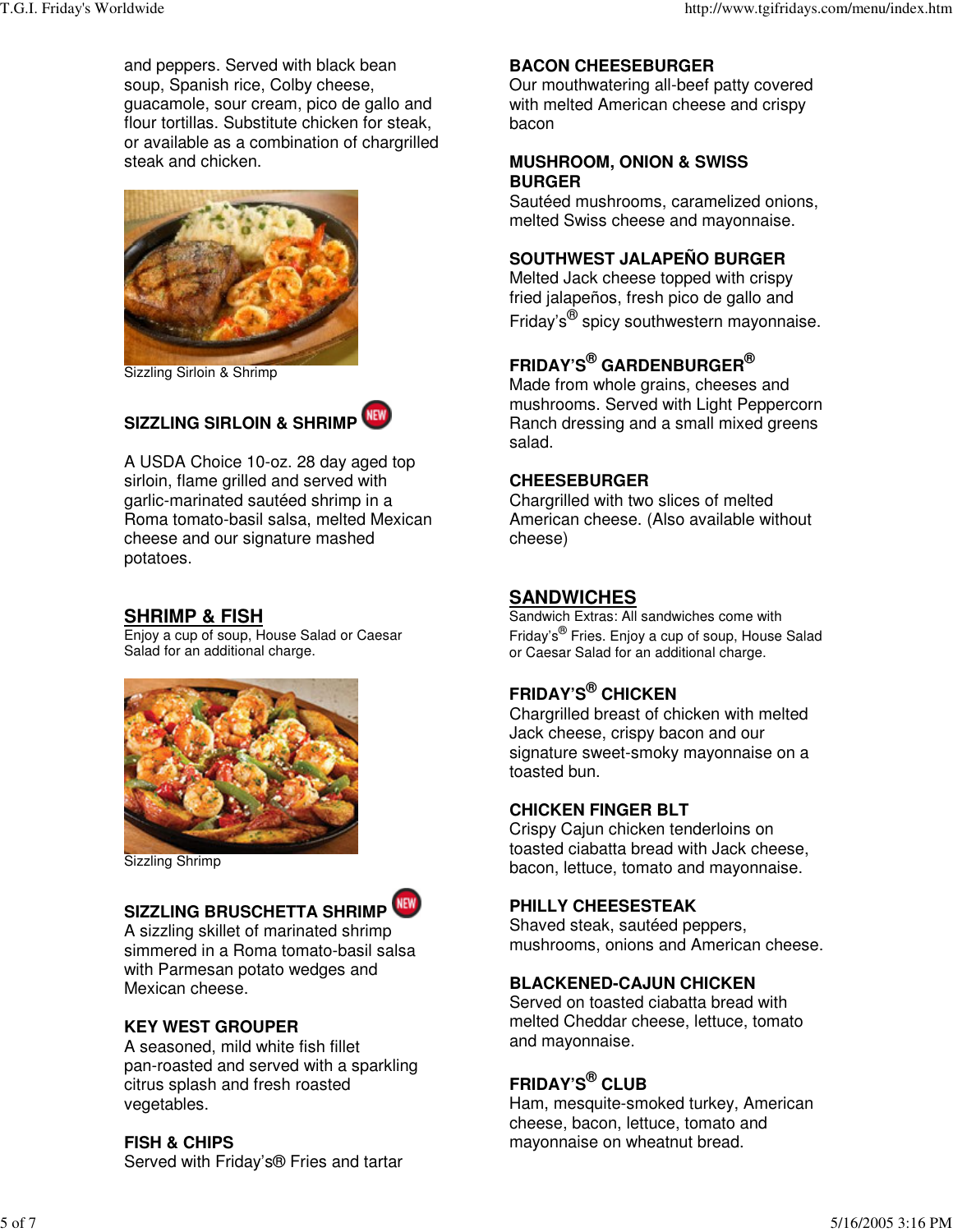sauce.



A roasted mild whitefish topped with a roma tomato-basil salsa and drizzled with balsamic glaze. Served with steamed herbed rice and broccoli. *APPROX. 10g OF FAT AND 500 CALORIES.*

### **FRIDAY'S ® SHRIMP**

A dozen hand-battered fried shrimp served with Friday's<sup>®</sup> Fries and cocktail sauce. Now aren't you glad shrimp travel in bunches?

### **ITALIANO**

Layers of salami, ham, pepperoni and melted, smoked Provolone cheese, topped with lettuce, tomato and Parmesan mayonnaise on toasted ciabatta bread.

#### **FRENCH DIP**

Roast beef with caramelized onions and melted Swiss cheese, served au jus on toasted ciabatta bread.

### **DESSERTS**

If it helps you feel less guilty, think of it as an extension of your entrée.



Brownie Obsession

#### **BROWNIE OBSESSION**

A warm brownie covered in Ghirardelli $^\circledR$ chocolate-fudge sauce, vanilla ice cream, caramel sauce and pecans.

#### **VANILLA BEAN CHEESECAKE**

Cheesecake made with real vanilla beans, baked in a vanilla graham-cracker crust. Layered with white chocolate mousse and white chocolate shavings. Served with whipped cream and a fresh strawberry.

#### **CHOCOLATE RUSH**

Two slices layered with rich chocolate fudge, dark chocolate mousse, white chocolate mascarpone mousse, chocolate cake and rich chocolate ganache, topped with shaved white chocolate and served with drizzled raspberry sauce.

### **WARM APPLE CRISP**

Apples simmered with cinnamon and brown sugar, then sprinkled with oatmeal crumbles. Topped with vanilla ice cream and hot caramel sauce.

# **OREO ® MADNESS**

Two giant Oreo<sup>®</sup> cookies sandwiched with vanilla ice cream and topped with chocolate and caramel sauces. Single serving also available.